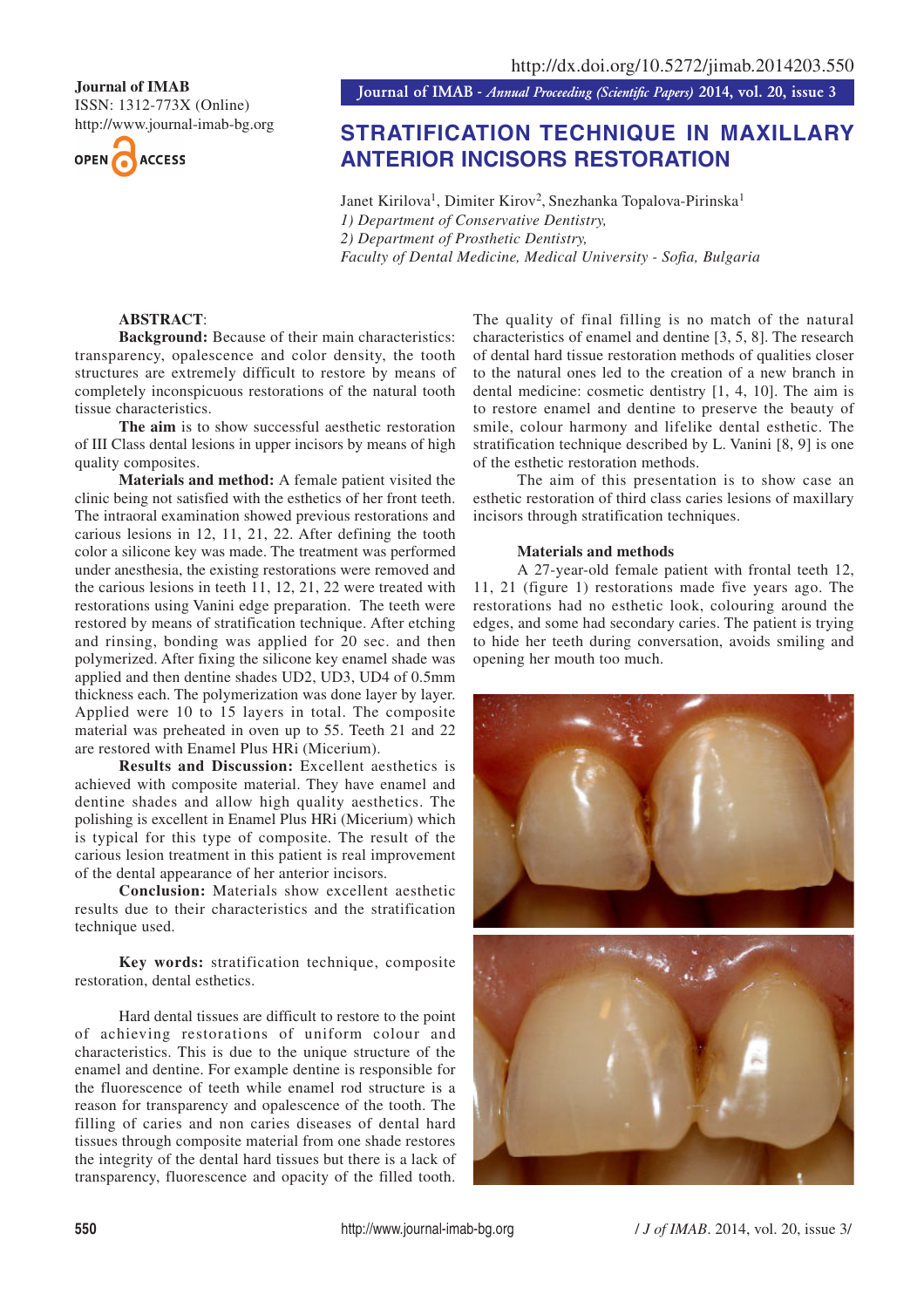

**Fig. 1.** Disagreeable fillings in the upper left, right central and lateral incisors: a, b – labial view; c – palatal left view.

The patient was offered an exchange of existing fillings with layering technique fillings to achieve a c esthetic result. Treatment was carried out in two visits. During the first visit, silicon A (Variotime, monophase key was taken of her upper anterior incisors (Hereus, Kulzer). The impression was formed by cutting and was used as a matrix for composite material layering (figure 2). The vestibular surface was taken away while leaving the palatal surface of teeth 12, 11, 21, 22 and the incisal edge (figure 2b).



**Fig. 2.** The impression is an essential element of the stratification technique: a – immediately after being taken;

#### b – after processing.

During the second visit, the existing fillings medially in 12 and 22 and distally in 11 and 21 were removed. The preparation of cavity edges was performed after the method of L.Vanini  $[9]$  – at  $[90^\circ$  butt margin for the palate margin and at chamfer (supported walls) for vestibular margin (figure 3).





**Fig. 3.** Vanini Preparation of teeth 12, 11, 21, 22: a – vestibular view; b – palatal view.

Enamel Ðlus Hri (Micerium-GDF GmbH, Rosbach, Germany) was selected for reconstruction of 21 and 22. This is a monohybrid composite designed to achieve highly esthetic results in direct adhesive restoration of anterior incisors. It features excellent opalescence, colour intensity – the opacity and fluorescence of dentine mass are similar to those of hard dental tissues, white intensity and high transparency of enamel masses. Colour characteristics and transparency were analyzed for each tooth and colour map was prepared. The following were used: enamel mass UE2, dentine mass UD2, UD3, UD4, as well as IWS (figure 4), applied as per the stratification technique (total etching, flushing, application of a thin adhesive layer and multilayer application of approximately 10-15 layers per tooth).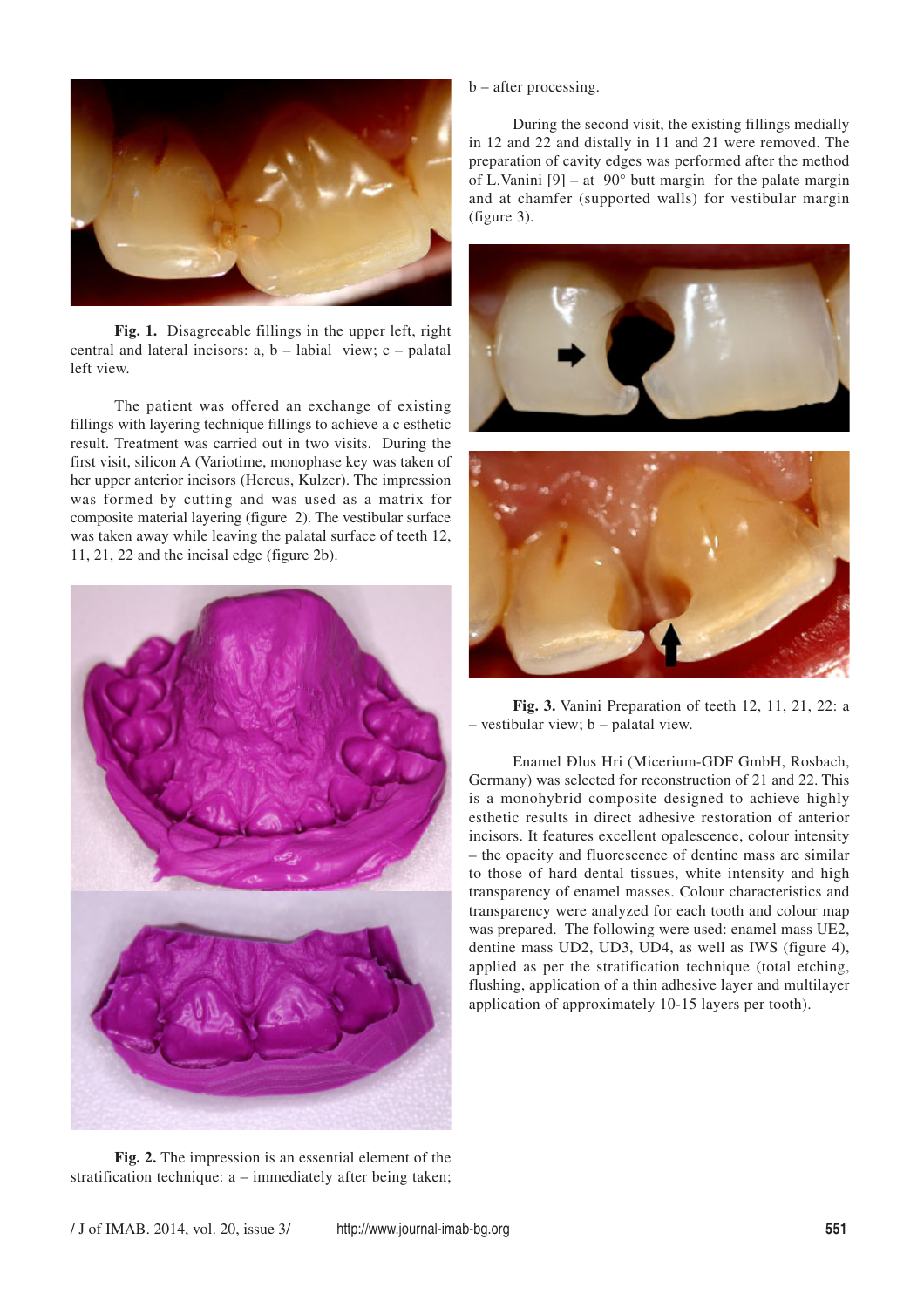

**Fig. 4.** Diagram of stratification.

 All materials were heated in advance in an oven at 55ÚÑ (Ena Heat, Micerium S.p.A). Following the etching and bonding, the prepared imprint was set on the processed surfaces as a matrix (figure 5a). The initial application of enamel mass UE2 (2 layers) was over the palatal surface to correspond the natural palatal enamel structure. Then, enamel mass UE2 was applied proximally - 2 layers (figure 5b). The hollow formed is surrounded by the enamel masses applied on the palatal and proximal surfaces and dentine tissue at the tooth pulp side. At this stage, dentine masses are consecutively applied from darker to lighter colour UD4, UD3, UD2; approximately 6-8 layers. The surface layer was applied in enamel mass UE2 1 -2 layers and IWS and was brushed up with adhesive moisturized fine brush. The final brushing and polishing was done as per the system suggested by L. Vanini [7, 8, 9] (figure 5c).



**Fig. 5.** Stages of layer application of compisite fillings:  $a$  – application of the imprint matrix;  $b$  – palatal and approximal material application;  $c$  – finally polished fillings.

Clinical time spent on reconstruction of crowns of teeth 12, 11, 21 and 22 - approximately  $4.5 - 5$  hours during daytime, with no direct intensive sunlight and almost no reflector.

# **Results and Discussion**

*Immediate results:* indistinguishable fillings of the preserved hard tooth tissues, considerably better appearance of the frontal dental section, positive psychological and emotional outcome, enhanced social activity of the patient (figure 6).